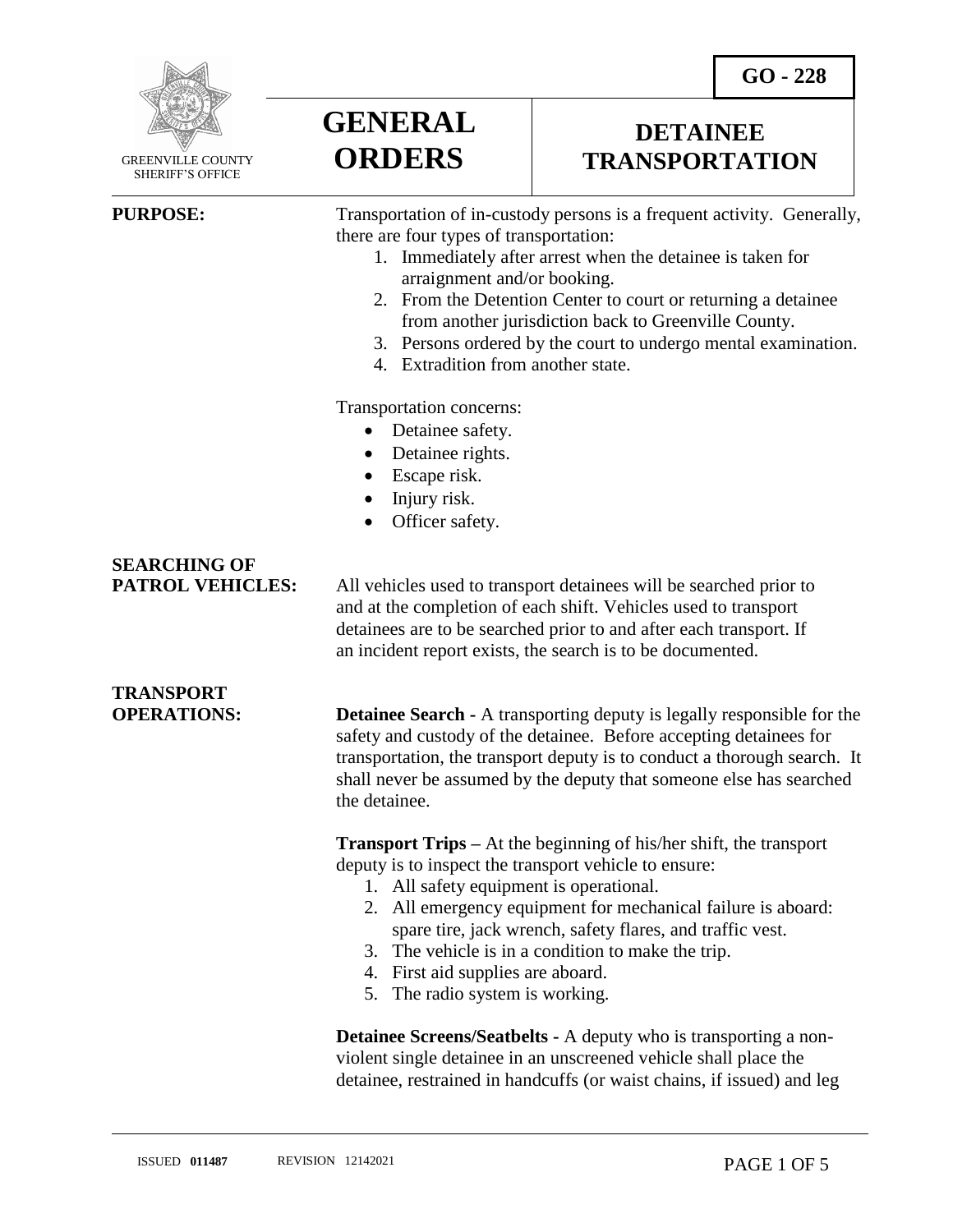irons, in the right front passenger seat of the vehicle and secure the seatbelt with the doors locked.

This type of transport should only be facilitated when absolutely necessary. Deputies should be very cognizant of weapon control when transporting a detainee in this manner.

When two deputies are transporting a non-violent single detainee in an unscreened vehicle, deputies shall place the detainee, restrained in handcuffs (or waist chains, if issued) and leg irons, in the rear right passenger seat, secure the seatbelt and with the doors locked. The second deputy will sit in the rear seat directly behind the driver.

Violent detainees must be transported in patrol cars equipped with a safety barrier.

Patrol cars that are equipped with a safety barrier must transport the detainee in the back seat, doors locked and seat belted regardless whether violent or non-violent.

**Seatbelt Lock-** The use of a "Seatbeltlock" may be utilized for extra security when transporting both violent / non-violent prisoners / patients. The " Seatbeltlock" device is universal and designed to fit most seatbelt mechanisms. The device is placed over the receiving buckle covering the seatbelt release, which prohibits the prisoner from releasing the seatbelt. Once the device is in place and the seatbelt locked, the seatbelt can be released with a long handcuff key or similar device.

In the event of an emergency, officers utilizing this device will be equipped with a cutting instrument designed to cut a seatbelt.

**Transport Interruptions -** Deputies have a duty of care while transporting a detainee to protect them from injury and to provide aid during a medical emergency. Deputies who interrupt transport for any reason are to notify communications and a supervisor immediately stating the reason for the interruption.

While transporting detainees out of county, meal stops are to be made at random locations. Transport vehicles are prohibited from stopping to render emergency assistance on the roadway, unless the risk to third parties is both clear and grave, and the risk to the deputy and detainee is minimal. The best procedure to render assistance is to call in the incident over the radio and request another unit to respond.

During all transports, deputies should be aware of diversionary incidents that may divert transport personnel's attention and place the [detainee](javascript:standardsMaster.SelectTreeNode(5243720);) in jeopardy or enhance chances for escape.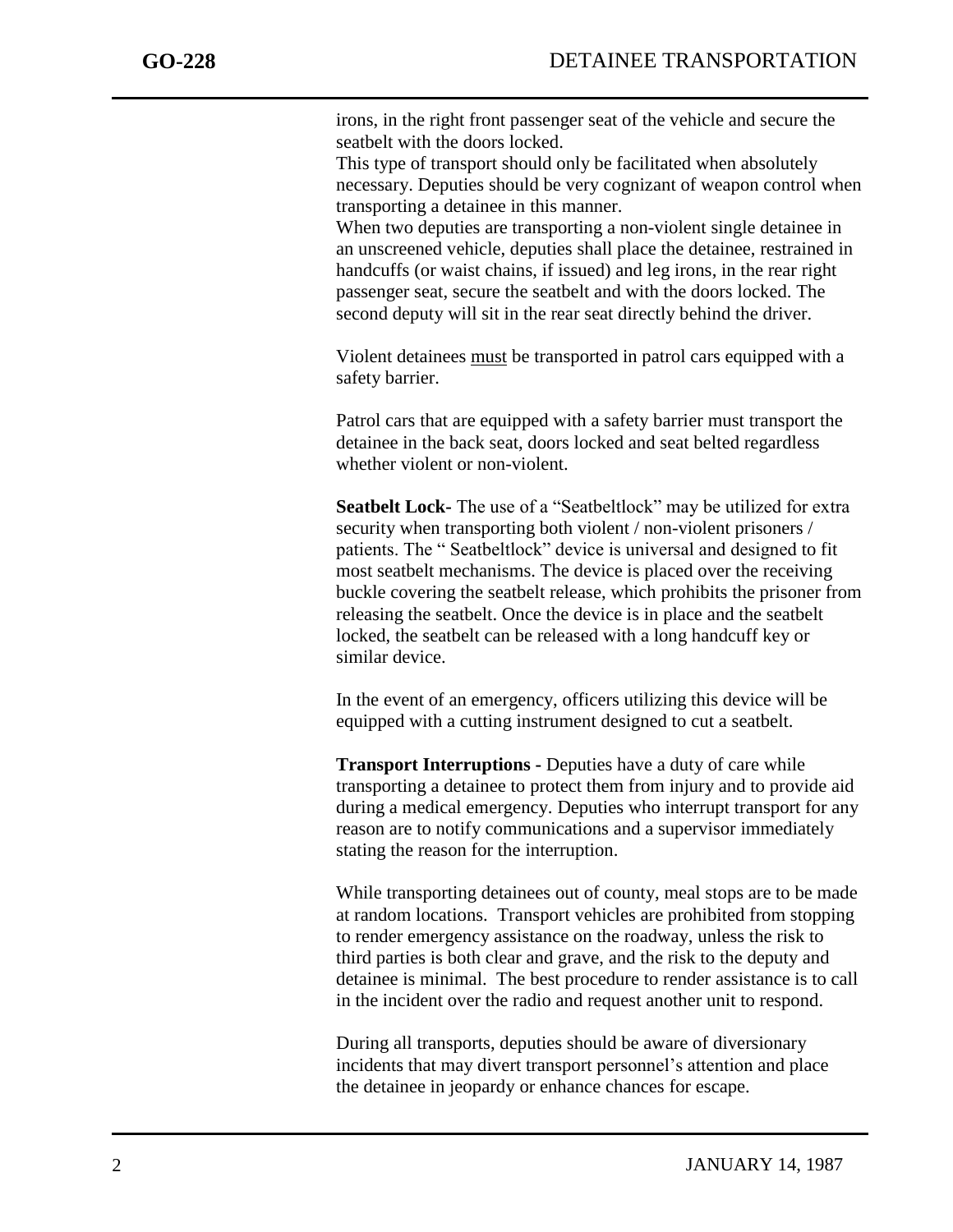**During transport, a detainee is not allowed to communicate with anyone outside of those involved in the transportation.**

## **Transporting Detainees from One Facility to Another –**

Transporting deputies are to follow the rules at the receiving facility regarding storage of firearms and receiving of detainees. Additionally, deputies are to:

- 1. Place their firearms in a secure area for safekeeping prior to entering a holding cell.
- 2. Remove restraining devices just prior to placing a detainee in a cell.
- 3. Deliver detainee documentation to receiving officer.
- 4. Obtain signature of receiving officer.
- 5. Advise receiving officer of any potential medical or security hazards.

**Medical Transports** - Detainees transported for medical treatment are to be guarded as securely as any other detainee. If a detainee is admitted to a medical facility, the deputy is to notify his supervisor to provide for continuous security and relief.

**Security Risks** - At any time a detainee to be transported to court is deemed a security risk, the supervisor of the transporting unit is to notify the concerned judge of the risk and recommend additional precautions. The same procedure applies when transporting a detainee to another agency - the receiving agency is to be notified concerning a security risk.

All extraditions will be conducted with a minimum of two full time deputies.

There may be occasions when transporting or extraditing a detainee that special considerations may need to be taken. If the detainee may be considered as a "High Risk" due to violent criminal past or an "Escape Risk", may require additional personnel and/or equipment to complete the operation safely, effectively, and in a timely manner. Some of the factors to be considered when planning the logistics of this type of transport/extradition to be considered are as followed:

- 1. Nature of current charge and potential sentence.
- 2. Violent Nature of the Offense
- 3. Escape Risk
- 4. Prior Criminal History (Assault on Police Officers, Resisting Arrest and other violent crimes)
- 5. Method of Transport (Patrol Car, Transport Van, Air Unit, Commercial Airlines)
- 6. If the detainee is a known gang member, or if the incident is gang related.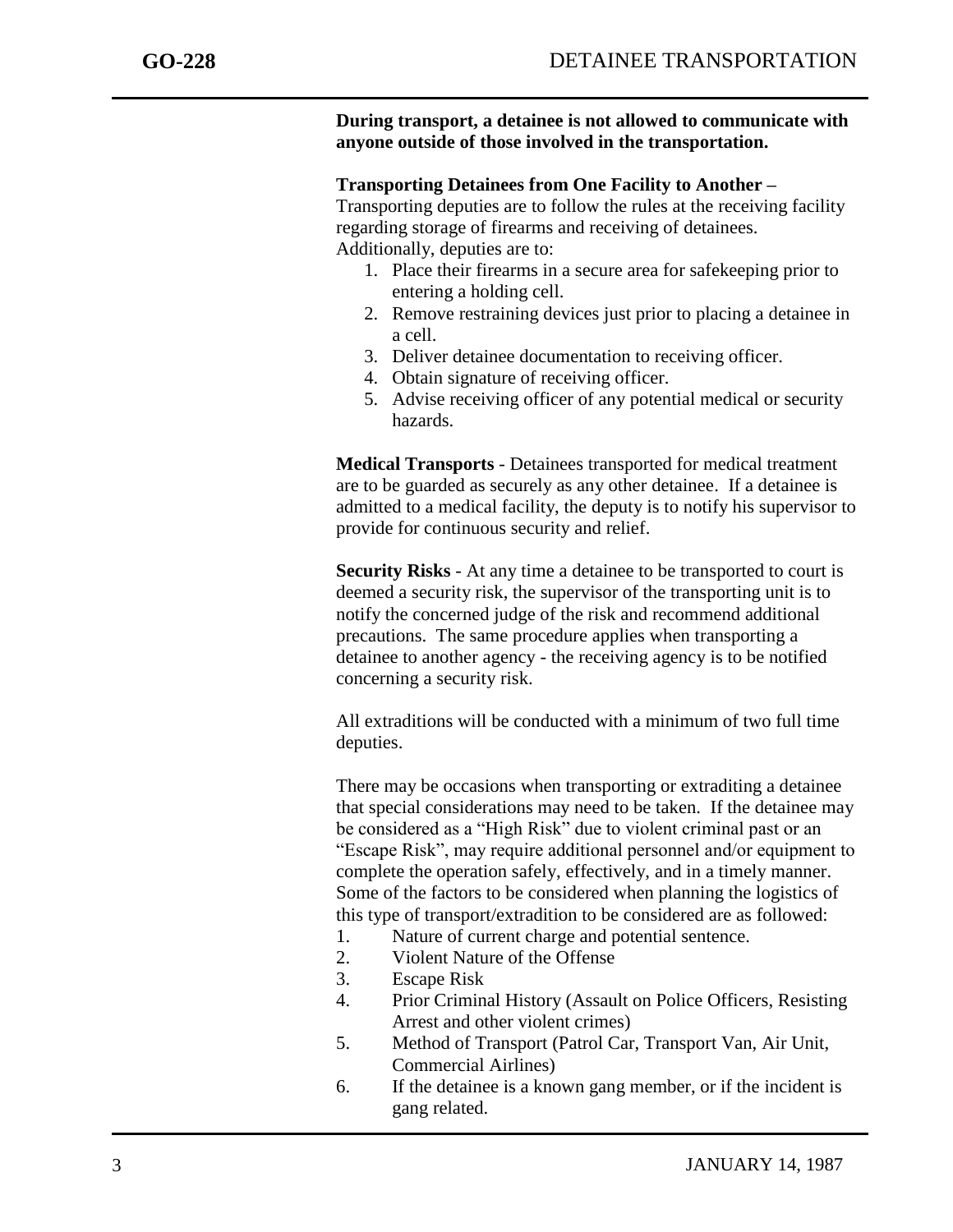| The number of defendants to be moved at the same time. |
|--------------------------------------------------------|
|                                                        |

8. Potential medical conditions and/or concerns of the detainee.

**The date and time of the movement of these detainees will be confidential and will be released on a need to know basis to ensure the integrity of the operation as well as the safety and security of the officers, the suspect, and the public.**

| <b>ESCAPE:</b>                       | Whenever a detainee escapes from a deputy's custody, the deputy is<br>to make every attempt to re-capture the detainee, consistent with<br>General Order 205 Response to Resistance/Aggression. The<br>following outlines steps immediately taken after an escape:<br>1. The deputy is to notify his supervisor and Communications of<br>the incident, the location, and request assistance. Assistance<br>can include additional deputies, the Canine Tracking Team,<br>and Air Support.<br>2. Communications is to air a general broadcast describing the<br>escapee, escape location, and offense the escapee is charged<br>with.<br>3. Deputies may use their law enforcement authority in<br>preventing an escape or in recovering an escapee in the State<br>of South Carolina. |
|--------------------------------------|---------------------------------------------------------------------------------------------------------------------------------------------------------------------------------------------------------------------------------------------------------------------------------------------------------------------------------------------------------------------------------------------------------------------------------------------------------------------------------------------------------------------------------------------------------------------------------------------------------------------------------------------------------------------------------------------------------------------------------------------------------------------------------------|
|                                      | <b>Escape in Another Jurisdiction - If an escape occurs while traveling</b><br>through another jurisdiction, the deputy is to notify the law<br>enforcement agency in that jurisdiction and request their assistance.<br>After contacting the affected agency, the deputy is to notify<br>Greenville County as soon as possible.                                                                                                                                                                                                                                                                                                                                                                                                                                                      |
|                                      | <b>Escape Documentation</b> - A full report is to be written and sent to the<br>affected Division Commander for his review and comments. The<br>incident is to be reviewed to determine if policy was followed and if a<br>policy change would prevent the occurrence of another escape.                                                                                                                                                                                                                                                                                                                                                                                                                                                                                              |
| <b>SPECIAL</b><br><b>TRANSPORTS:</b> | <b>Detainee of the Opposite Sex - Any time a deputy transports a</b><br>detainee of the opposite sex, they are to radio in the time of departure,<br>time of arrival, departing mileage, and arriving mileage.<br>In cases when a deputy is out of radio range, communications will be<br>notified via telephone.                                                                                                                                                                                                                                                                                                                                                                                                                                                                     |
|                                      | <b>Physically or Mentally Impaired Detainees - The transporting</b><br>deputy is to determine the special needs required for the detainee and                                                                                                                                                                                                                                                                                                                                                                                                                                                                                                                                                                                                                                         |

whether resources exist to fulfill them.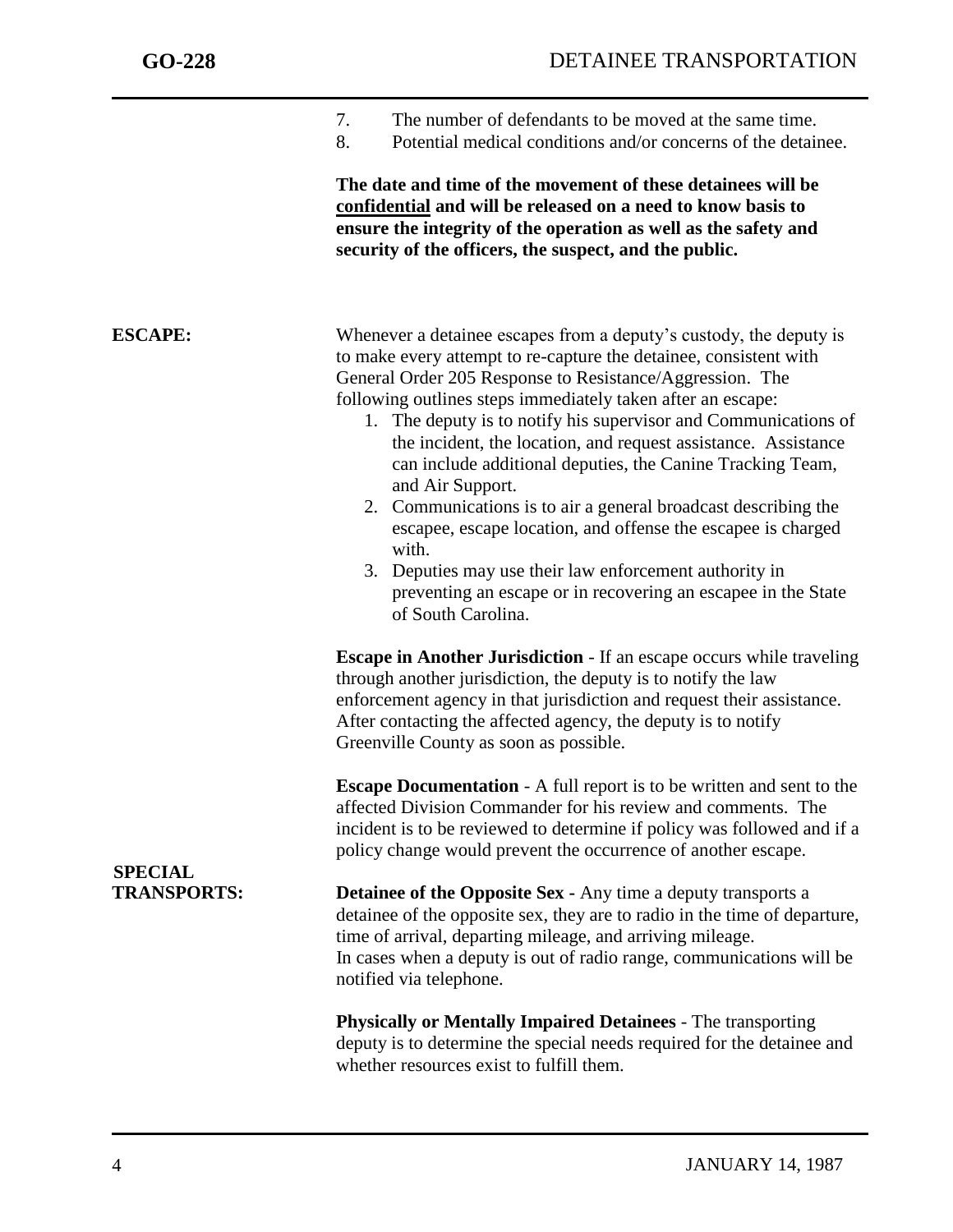In some cases, it may be necessary to transport by ambulance with the transport deputy riding inside as escort. In other cases, it may be necessary to transport medication with a detainee.

**Detainees Injured Incidental to Arrest** - If a detainee is injured incidental to arrest, or previous to arrest, and has not received medical attention, the transporting deputy is to take the detainee to the Emergency Room for examination before arraignment. If a detainee appears to be ill, a request that he or she be examined by medical personnel at the Detention Center is to be submitted to booking officers.

**Handicapped Detainees** - Normally, restraining devices, such as handcuff and leg cuffs, are used when transporting detainees. Transporting deputies may use their discretion in applying restraining devices on handicapped detainees after examining the following factors:

- 1. Seriousness of offense.
- 2. Permanent or temporary handicap.
- 3. Detainee's mental state.
- 4. Potential threat to transporting deputy if left unrestrained.
- 5. Potential for escape.

When transporting sick or injured detainees, the use of restraining devices is governed by the factors considered for handicapped persons.

**Special Event Transports** - Transportation of a detainee to special situations, such as funerals, visiting a critically ill person, or the reading of a will are not permitted.

**DEVICES:** Handcuffs are to be used when transporting detainees. A detainee's hands are to be cuffed behind the back. A detainee is not to be handcuffed to any part of a vehicle. Restraining devices are to be double-locked and examined to ensure they are not so tight as to restrict flow of blood.

> Deputies who are issued waist/belly chains or belts may utilize those restraining devices in place of traditional handcuffs.

> Mentally disturbed persons pose a special hazard to transporting deputies. The use of a straitjacket is authorized whenever it appears the disturbed person is prone to violence. The use of a straitjacket is to be noted on transport documents.

## **TRANSPORT**

**RESTRAINING**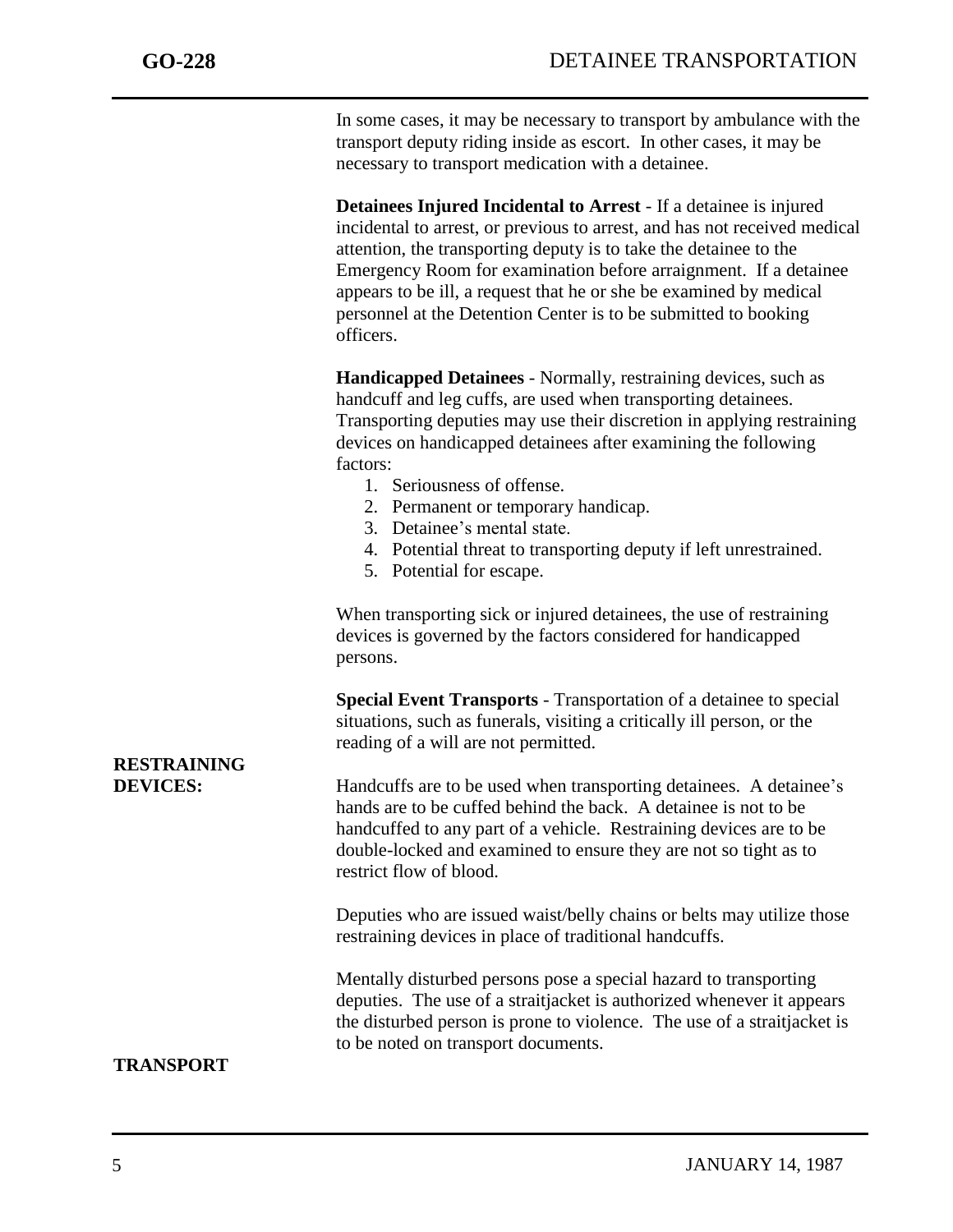| Vehicles used primarily for transporting detainees and all marked                                                                                                                                                                                                                                                                                                                                                                                                                                                                                                                                                                                                                                                                                                                                                                                                                                                                                                                                                                                                                                                                                                                                                                                                                                                                                   |
|-----------------------------------------------------------------------------------------------------------------------------------------------------------------------------------------------------------------------------------------------------------------------------------------------------------------------------------------------------------------------------------------------------------------------------------------------------------------------------------------------------------------------------------------------------------------------------------------------------------------------------------------------------------------------------------------------------------------------------------------------------------------------------------------------------------------------------------------------------------------------------------------------------------------------------------------------------------------------------------------------------------------------------------------------------------------------------------------------------------------------------------------------------------------------------------------------------------------------------------------------------------------------------------------------------------------------------------------------------|
| patrol vehicles (except selected supervisor vehicles) are to be<br>equipped with safety barriers to separate drivers from detainees.                                                                                                                                                                                                                                                                                                                                                                                                                                                                                                                                                                                                                                                                                                                                                                                                                                                                                                                                                                                                                                                                                                                                                                                                                |
| As described above, vehicles used to transport detainees are to be<br>modified by removing rear window cranks, deactivating rear-controls<br>for power windows, and by removing door handles from rear<br>compartments. Door release locks are to be shielded from access in<br>the rear compartment or are to be operated from the front<br>compartment of the vehicle or from the outside.                                                                                                                                                                                                                                                                                                                                                                                                                                                                                                                                                                                                                                                                                                                                                                                                                                                                                                                                                        |
| Each detainee transported from a detention or prison facility must be<br>positively identified as the person to be moved. Booking records and<br>numbers assigned to the detainee are to be verified. If one is available,<br>the transporting deputy is to view a photograph of the named<br>detainee.                                                                                                                                                                                                                                                                                                                                                                                                                                                                                                                                                                                                                                                                                                                                                                                                                                                                                                                                                                                                                                             |
| <b>Transportation documents are to include the following</b><br>information:<br>1. Detainee's name.<br>2. Facility detainee number.<br>3. Court to be delivered to (if applicable).<br>4. Medical records (if applicable).<br>5. A detainer, if the detainee is taken temporarily from one<br>facility to another while awaiting trial.<br>6. A detainer, if the detainee is transported to a state prison after<br>sentencing on some charge(s) while still awaiting trial on<br>additional charges.<br>7. An indictment with sentence, if the detainee has been<br>convicted and sentenced to serve a prison term.<br>8. A certified court order, if a judge has ordered a detainee to be<br>taken to a mental health facility for psychiatric evaluation.<br>9. A certified court order, if a juvenile has been remanded to the<br>custody of a state juvenile facility.<br>10. A properly signed "Evidence of Agent's Authority to Act for<br>Receiving State" form, if a detainee is transported from out-<br>of-state prison, under the Interstate Agreement on Detainers<br>Act, to be tried on local charges.<br>11. Properly executed Governor's Rendition Warrant or Waiver of<br>Extradition Affidavit, if a detainee is returned from another<br>state upon completion of extradition proceedings.<br>12. Detainee's personal property. |
|                                                                                                                                                                                                                                                                                                                                                                                                                                                                                                                                                                                                                                                                                                                                                                                                                                                                                                                                                                                                                                                                                                                                                                                                                                                                                                                                                     |